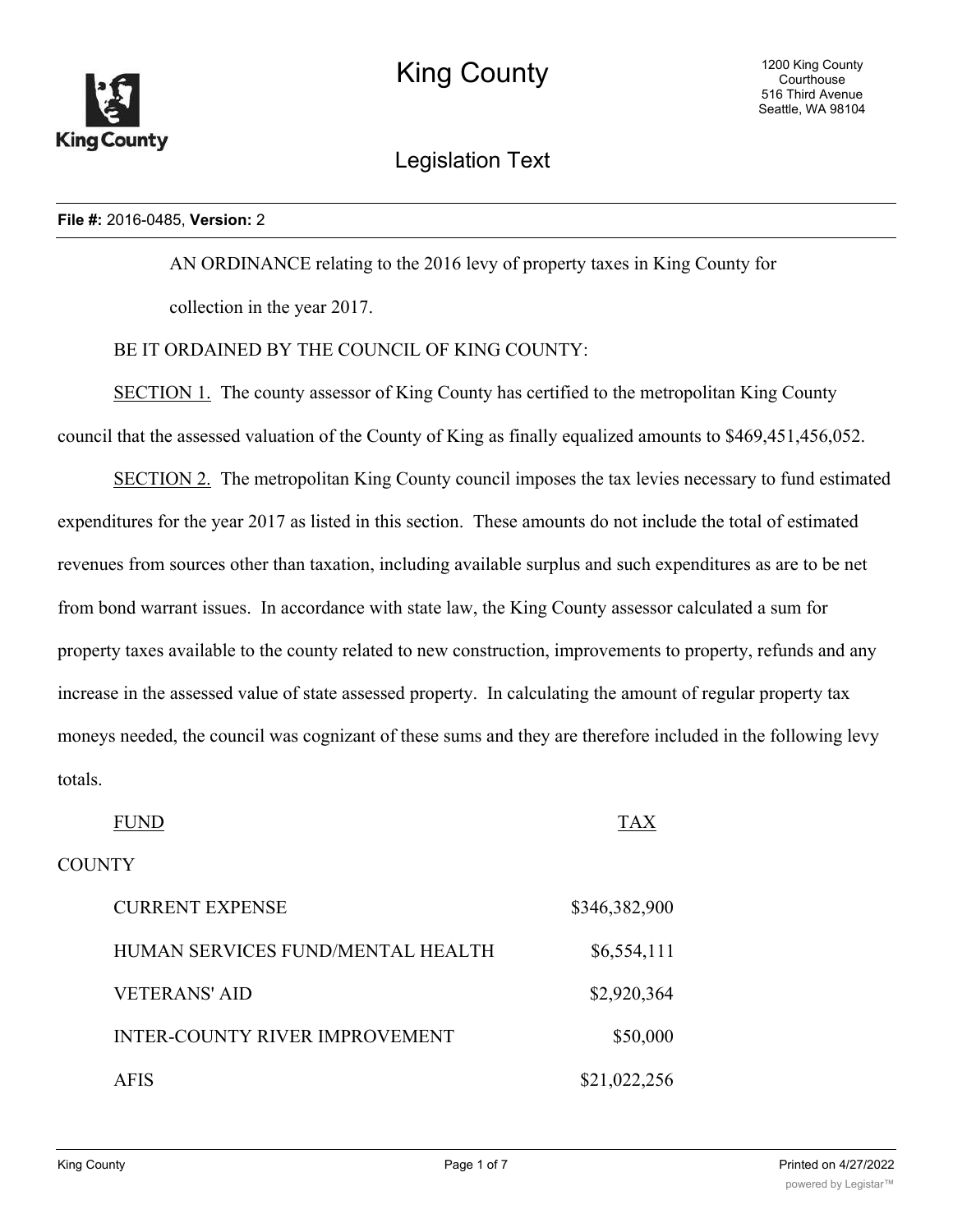| <b>VETERANS AND HUMAN SERVICES</b>        | \$18,616,034  |  |
|-------------------------------------------|---------------|--|
| <b>PARKS</b>                              | \$70,568,324  |  |
| <b>CHILDREN AND FAMILY JUSTICE CENTER</b> | \$24,512,139  |  |
| PUGET SOUND EMERGENCY RADIO NETWORK       | \$30,601,830  |  |
| <b>BEST STARTS FOR KIDS</b>               | \$62,379,867  |  |
| UNLIMITED G.O. BONDS                      | \$16,880,000  |  |
| <b>CONSERVATION FUTURES</b>               | \$19,434,929  |  |
| <b>EMERGENCY MEDICAL SERVICES</b>         | \$123,441,631 |  |
| <b>TRANSIT</b>                            | \$23,072,975  |  |
| <b>MARINE</b>                             | \$5,858,781   |  |
| <b>TOTAL COUNTY</b>                       | \$772,296,141 |  |

SECTION 3. A. The metropolitan King County council imposes the levy necessary to fund estimated expenditures for the year 2017 as listed in this section. This amount does not include the total of estimated revenues from sources other than taxation, including available surplus and such expenditures as are to be net from bond warrant issues. In accordance with state law, the King County assessor calculated a sum for property taxes available to the county related to new construction, improvements to property, refunds and any increase in the assessed value of state assessed property. In calculating the amount of regular property tax moneys needed, the council was cognizant of these sums and they are therefore included in the following levy totals.

### FUND TAX

# UNINCORPORATED COUNTY - ROADS \$87,725,115

SECTION 4. The metropolitan King County council certifies the levies of the following taxing districts:

### PORT DISTRICTS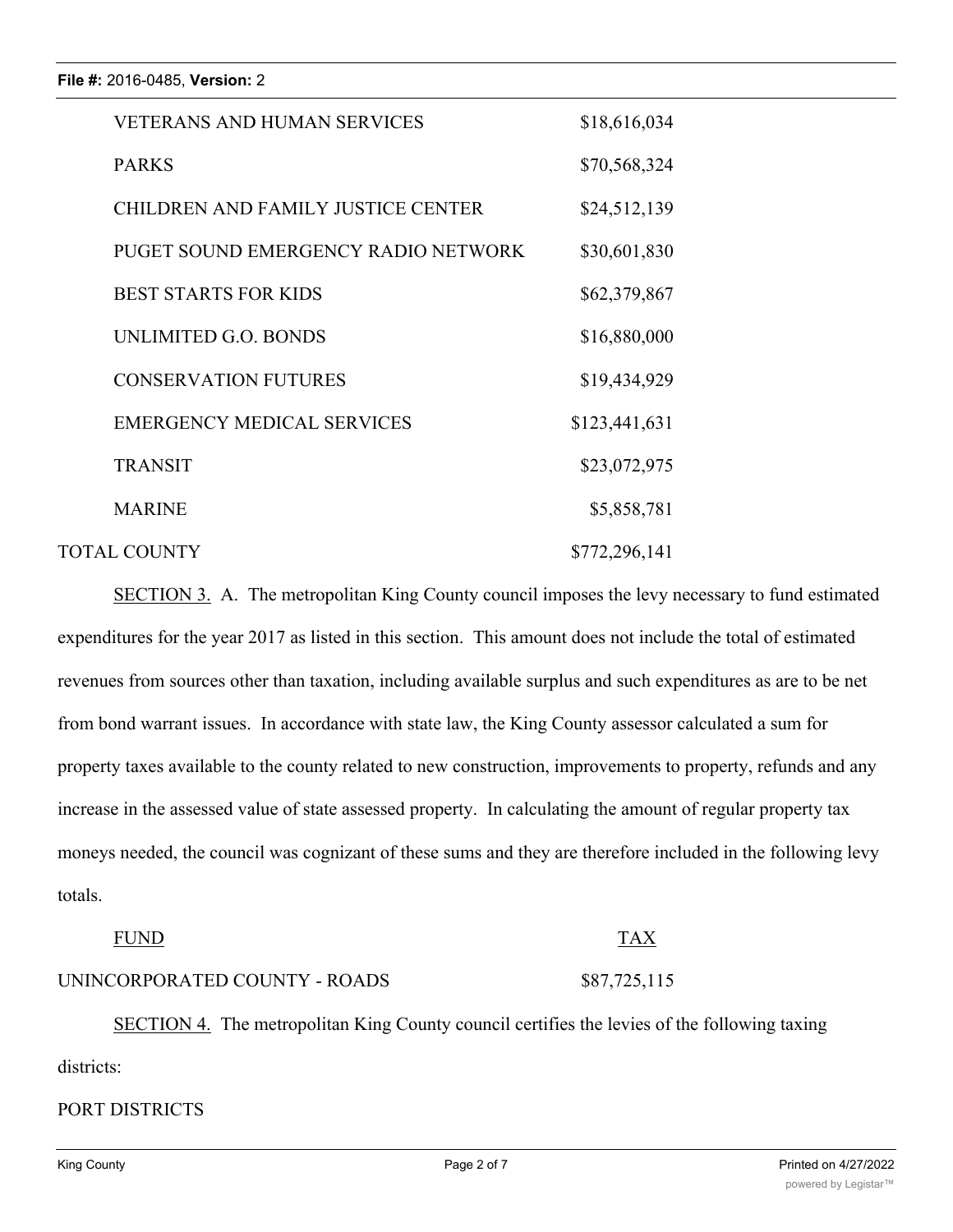| File #: 2016-0485, Version: 2            |              |  |
|------------------------------------------|--------------|--|
| PORT OF SEATTLE                          | \$72,000,000 |  |
| <b>CITIES AND TOWNS</b>                  |              |  |
| <b>ALGONA</b>                            | \$694,616    |  |
| <b>AUBURN</b> (King County portion only) | \$18,734,708 |  |
| <b>BEAUX ARTS VILLAGE</b>                | \$169,676    |  |
| <b>BELLEVUE</b>                          | \$56,046,215 |  |
| <b>BLACK DIAMOND</b>                     | \$1,525,843  |  |
| BOTHELL (King County portion only)       | \$9,536,848  |  |
| <b>BURIEN</b>                            | \$7,900,000  |  |
| <b>CARNATION</b>                         | \$307,819    |  |
| <b>CLYDE HILL</b>                        | \$1,012,689  |  |
| <b>COVINGTON</b>                         | \$2,700,000  |  |
| <b>DES MOINES</b>                        | \$4,825,807  |  |
| <b>DUVALL</b>                            | \$1,733,696  |  |
| <b>ENUMCLAW</b>                          | \$1,870,460  |  |
| FEDERAL WAY                              | \$10,900,000 |  |
| <b>HUNTS POINT</b>                       | \$292,000    |  |
| <b>ISSAQUAH</b>                          | \$10,090,704 |  |
| <b>KENMORE</b>                           | \$5,994,122  |  |
| <b>KENT</b>                              | \$25,073,381 |  |
| <b>KIRKLAND</b>                          | \$29,880,209 |  |
| <b>LAKE FOREST PARK</b>                  | \$3,110,000  |  |
| <b>MAPLE VALLEY</b>                      | \$3,699,513  |  |
| <b>MEDINA</b>                            | \$2,734,048  |  |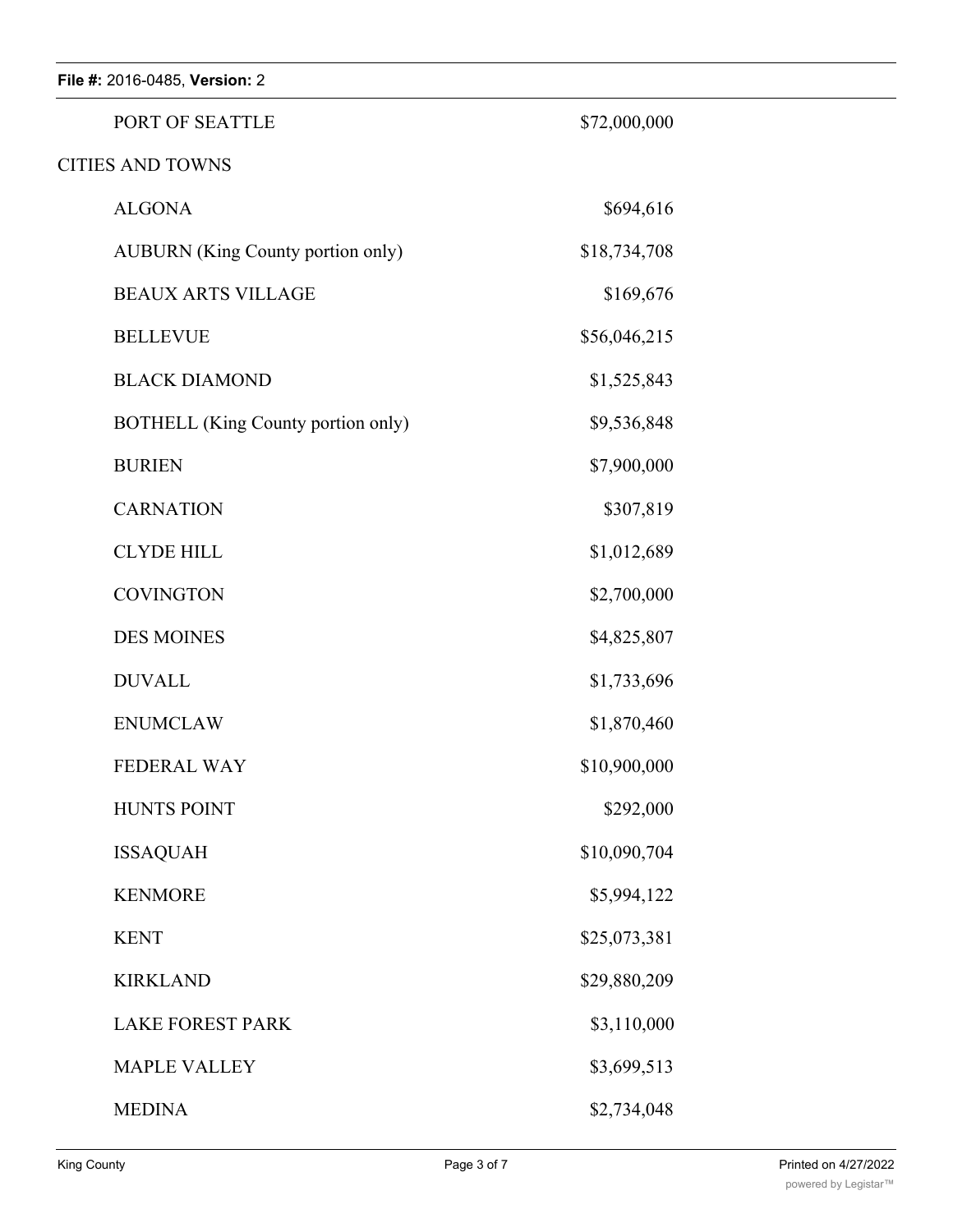**File #:** 2016-0485, **Version:** 2

| <b>MERCER ISLAND</b>               | \$13,028,661  |  |
|------------------------------------|---------------|--|
| MILTON (King County portion only)  | \$161,587     |  |
| <b>NEWCASTLE</b>                   | \$4,724,894   |  |
| NORMANDY PARK                      | \$2,297,320   |  |
| <b>NORTH BEND</b>                  | \$1,708,887   |  |
| PACIFIC (King County portion only) | \$691,729     |  |
| <b>REDMOND</b>                     | \$25,359,653  |  |
| <b>RENTON</b>                      | \$24,200,000  |  |
| <b>SAMMAMISH</b>                   | \$27,907,839  |  |
| <b>SEATAC</b>                      | \$14,892,800  |  |
| <b>SHORELINE</b>                   | \$14,001,132  |  |
| <b>SKYKOMISH</b>                   | \$43,660      |  |
| <b>SNOQUALMIE</b>                  | \$7,915,953   |  |
| <b>TUKWILA</b>                     | \$17,917,524  |  |
| <b>WOODINVILLE</b>                 | \$3,200,000   |  |
| YARROW POINT                       | \$567,809     |  |
| TOTAL CITIES AND TOWNS             | \$357,451,802 |  |
| FIRE DISTRICTS                     |               |  |
| $\overline{2}$                     | \$12,379,196  |  |
| $\overline{4}$                     | \$10,194,671  |  |
| 10                                 | \$5,153,981   |  |
| 11                                 | \$1,751,500   |  |
| 13                                 | \$2,377,078   |  |
| 16                                 | \$6,306,567   |  |
|                                    |               |  |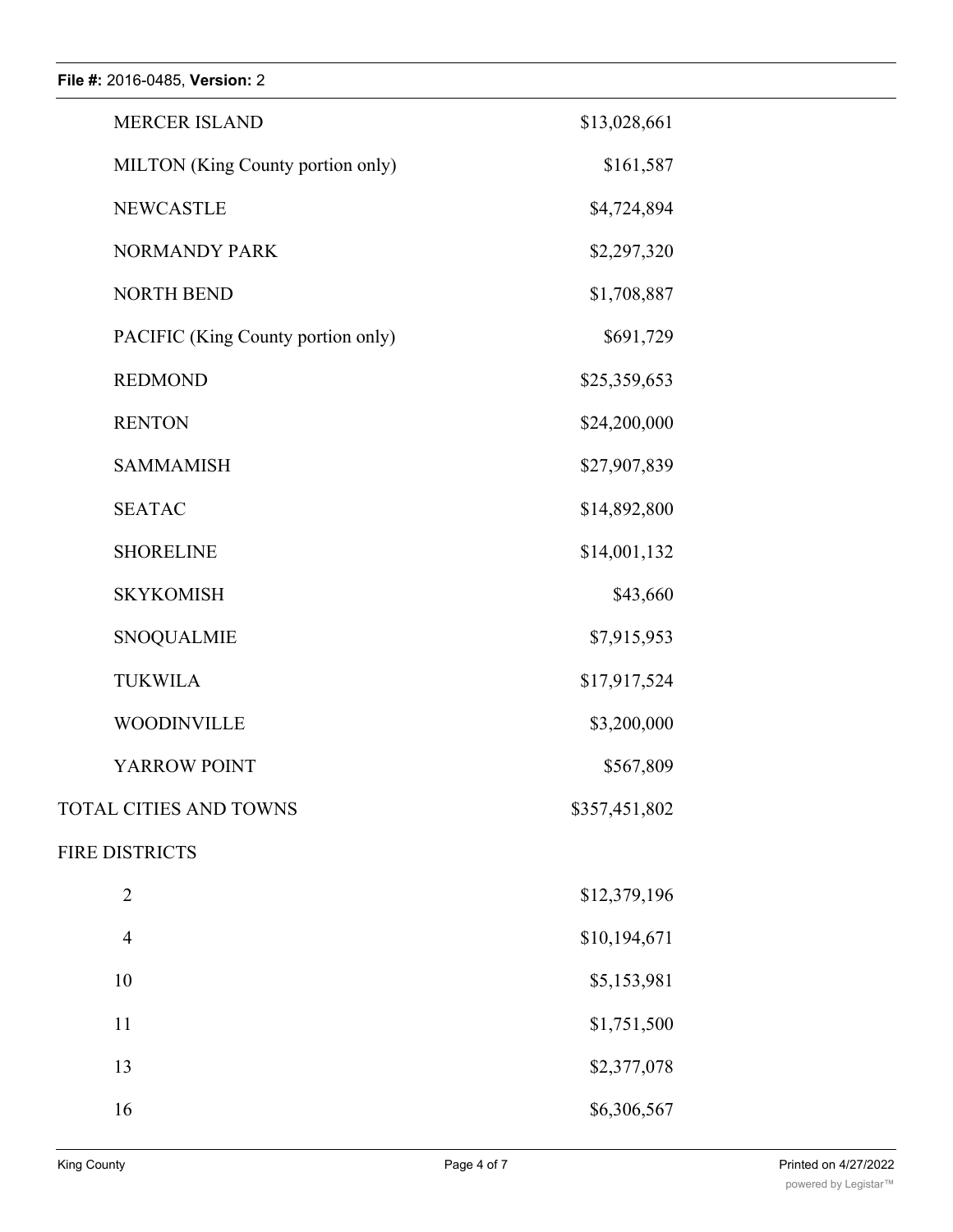| $20\,$                        | \$2,450,000   |  |
|-------------------------------|---------------|--|
| 22 (King County portion only) | \$201,281     |  |
| 24                            | $\$0$         |  |
| $27\,$                        | \$2,159,000   |  |
| $28\,$                        | \$3,502,152   |  |
| 31                            | \$14,964      |  |
| 34                            | \$7,000,000   |  |
| 36                            | \$8,111,241   |  |
| $38\,$                        | \$2,275,745   |  |
| 39                            | \$28,094,569  |  |
| $40\,$                        | \$3,527,557   |  |
| 41                            | \$480,186     |  |
| 43                            | \$7,706,086   |  |
| 44                            | \$5,088,506   |  |
| 45                            | \$4,086,130   |  |
| $47\,$                        | \$327,312     |  |
| 49 (King County portion only) | \$88,492      |  |
| 50                            | \$268,110     |  |
| 61 (King County portion only) | \$10,095,361  |  |
| 62                            | \$16,735,000  |  |
| 63                            | \$16,250,000  |  |
| TOTAL FIRE DISTRICTS          | \$156,624,685 |  |
| OTHER DISTRICTS               |               |  |
| CEMETERY DISTRICT NO. 1       | \$113,048     |  |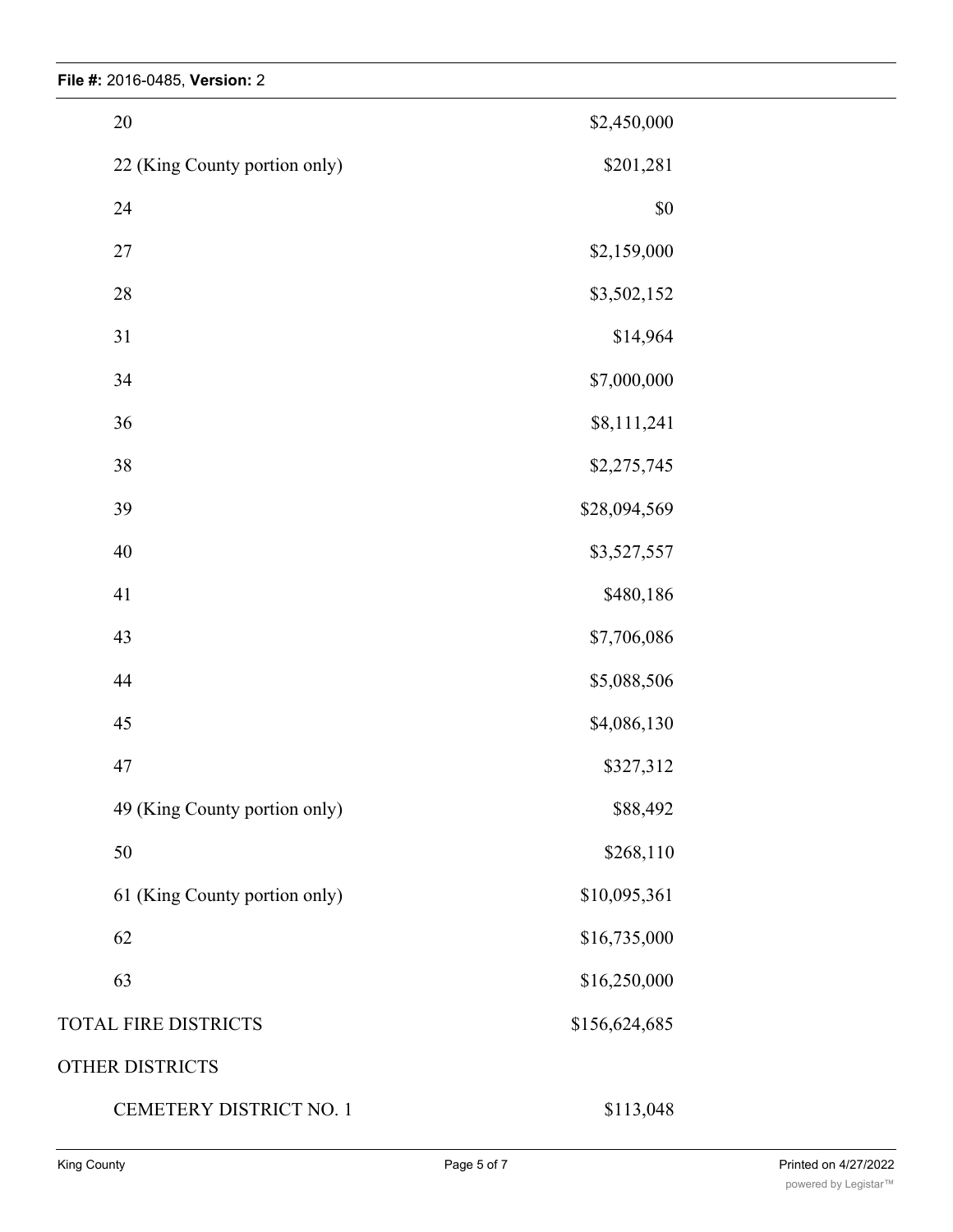| DES MOINES METROPOLITAN PARK DISTRICT             | \$915,642     |  |
|---------------------------------------------------|---------------|--|
| FALL CITY METROPOLITAN PARK DISTRICT              | \$114,856     |  |
| SEATTLE METROPOLITAN PARKS DISTRICT               | \$49,843,850  |  |
| <b>HOSPITAL DISTRICT NO. 1</b>                    | \$22,458,535  |  |
| <b>HOSPITAL DISTRICT NO. 2</b>                    | \$25,818,800  |  |
| <b>HOSPITAL DISTRICT NO. 4</b>                    | \$3,901,315   |  |
| KING COUNTY FLOOD CONTROL ZONE DISTRICT           | \$55,124,711  |  |
| ISSAQUAH LIBRARY CAPITAL FACILITIES               | \$785,000     |  |
| NORMANDY PARK METROPOLITAN PARK DISTRICT          | \$592,750     |  |
| NORTHSHORE PARKS & REC (King County portion only) | \$189,846     |  |
| PIERCE COUNTY LIBRARY                             | \$50,496      |  |
| REDMOND LIBRARY CAPITAL FACILITIES                | \$600,000     |  |
| SI VIEW METROPOLITAN PARK DISTRICT                | \$2,115,371   |  |
| RURAL LIBRARY - KCLS (King County portion only)   | \$129,056,079 |  |
| <b>VASHON MAURY PARKS</b>                         | \$1,252,792   |  |
| TUKWILA METROLPOLITAN PARKS DISTRICT              | \$890,000     |  |
| SOUND TRANSIT 3 (King County portion only)        | \$103,759,375 |  |
| TOTAL OTHER DISTRICTS                             | \$397,582,466 |  |
| <b>SCHOOL DISTRICTS</b>                           |               |  |
| <b>AUBURN</b> (King County portion only)          | \$66,796,214  |  |
| <b>BELLEVUE</b>                                   | \$162,552,651 |  |
| <b>ENUMCLAW</b>                                   | \$15,617,185  |  |
| <b>FEDERAL WAY</b>                                | \$85,149,199  |  |
| FIFE (King County portion only)                   | \$1,980,446   |  |